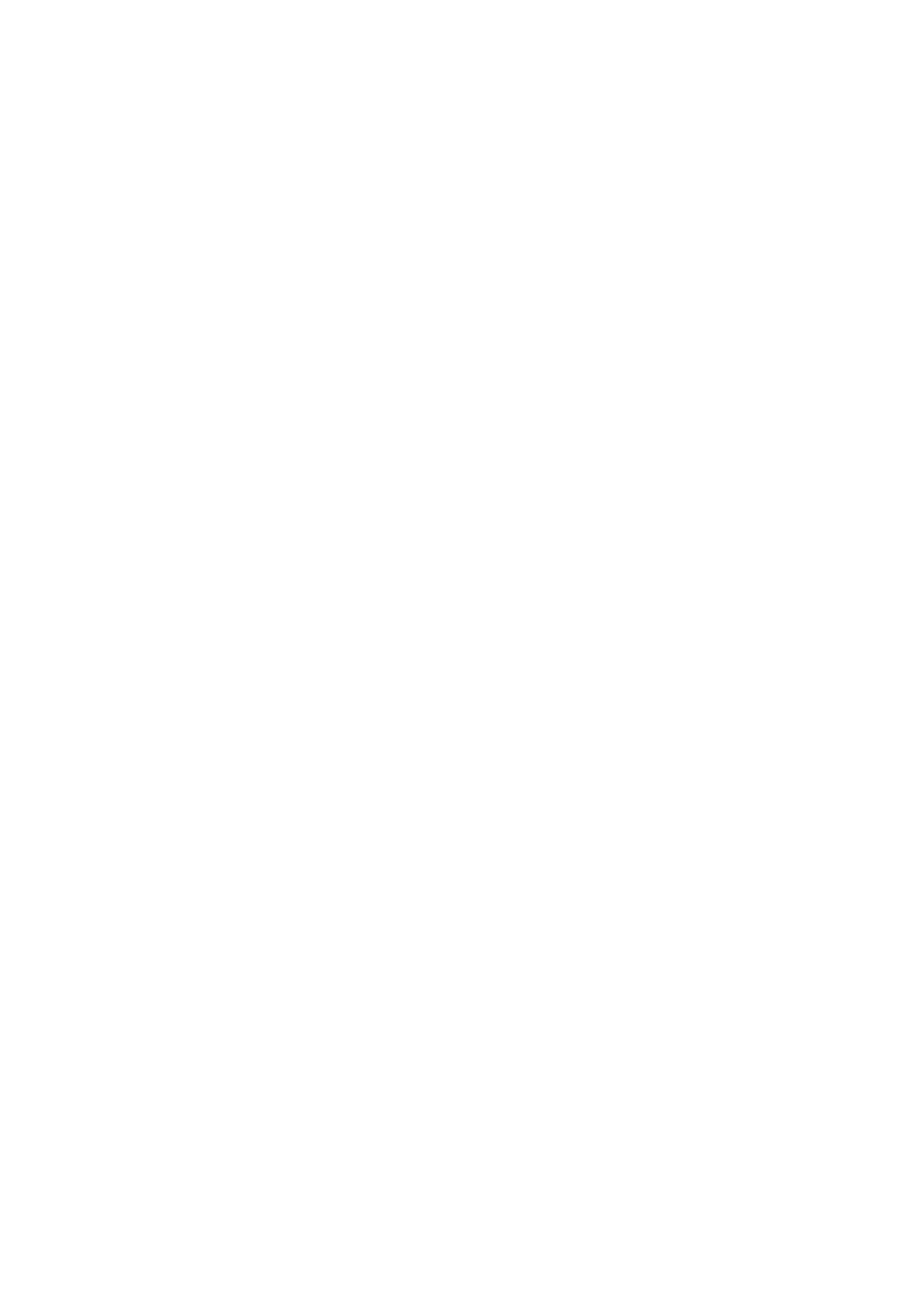# **Reconstructing the History of Modern East Asia**

# NAKANISHI Hiroshi

#### **1. Introduction**

I would like to start by expressing my sincere respect and gratitude for the great efforts made by everyone at the National Institute for Defense Studies to hold the International Forum on War History during the current COVID-19 pandemic. I am Nakanishi Hiroshi of Kyoto University. I will be giving today's keynote address. I apologize for participating via Zoom due to being in Kyoto.

Today's theme is the Security Environment in Modern East Asia and we are scheduled to hear speeches and discussions by professors studying East Asian history, with a focus on the inter-war period, from a variety of perspectives. I asked myself, "What can I contribute as a researcher of international politics from a historical perspective or using historical methods, and not a specialized historian?" In the end, I decided on the bold title of "Reconstructing the History of Modern East Asia." I hope you will forgive me if the content of my address does not live up to such a sweeping title.

In international politics, the issue of how to comprehend the past, particularly in the case of a war of such a scale that it transformed history, and how to define the present have a significant impact on each other. For example, as explained by Ueyama Shunpei, the perspective of the Allied Powers, primarily the United States and Great Britain, who saw World War II as a battle between democracy and fascism, heavily influenced the postwar order.**<sup>1</sup>** This stance subsequently evolved into the treatment of communism as an authoritarian system comparable to fascism and the construction of the Cold War order. Furthermore, when the Cold War ended, Francis Fukuyama famously declared the "end of history," which applied a Kojevian interpretation of Hegel to express the view that liberal democracy and free market capitalism, the modern manifestation of human reason, had ultimately established its supremacy over other ideologies, political systems, and socioeconomic systems.**<sup>2</sup>**

Even though Fukuyama's "end of history" rhetoric and the "new world order" slogan disappeared relatively shortly after the conclusion of the Cold War, the view that liberal democracy and free market capitalism led the post-Cold War world and lacked a genuine rival continued to be upheld until recently. One might even say this continues to this day. Its successor in international politics seems to be the liberal international order advocated by

<sup>\*</sup> This version has been adapted from the original keynote address delivered at the International Forum on War History with modifications added for publication.

<sup>1</sup> Ueyama Shunpei, "Daitoa Senso no Shisoshi-teki Igi [Significance of the Greater East Asia War in Terms of the History of Thought]," *Chuo Koron* (September 1961), pp. 98-107, in Ibid, *Daitoa Senso no Isan*  [Legacy of the Greater East Asia War] (Chuo Koron-sha, 1972).

<sup>2</sup> Francis Fukuyama, *The End of History and the Last Man* (Free Press, 1992).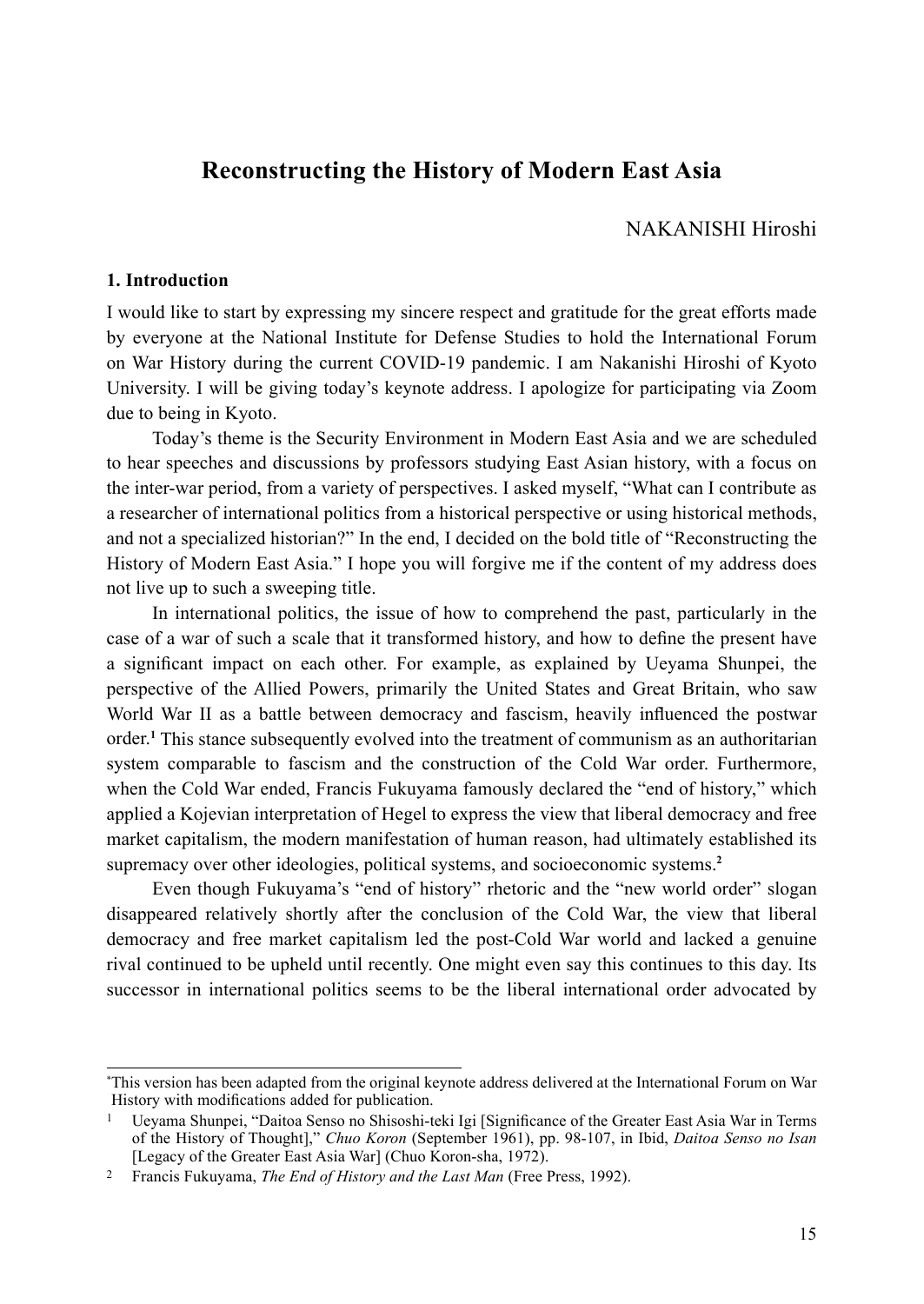John Ikenberry in recent years.**<sup>3</sup>** In other words, the post-World War II international order has been a liberal order under the generous hegemony of the United States, and maintaining this system should continue to be the goal of Western countries. I question whether the concept of "liberal international order" can be simply applied to the entire postwar era, considering the divergence of industrialized countries into capitalist and socialist systems during the Cold War, as well as the existence of rigorous domestic economic regulations in many countries up until the 1970s. Nevertheless, I do think it is the case that, since the 1980s and the age of neoliberalism driven by Ronald Reagan and Margaret Thatcher, the world has been dominated by the concept of liberalism and the liberal international order.

Today, however, serious questions and concerns have surfaced regarding whether liberalism and the liberal international order are history's final winners and whether this really is a stable and dominant order. Liberalism is facing its largest challenge since World War II. This recognition had already emerged prior to the global outbreak of COVID-19. In China, the Xi Jinping administration, inaugurated in 2012, has taken on a greater autocratic character, compared to the phase of group-based leadership under Deng Xiaoping, Jiang Zemin, and Hu Jintao, and the country has expanded its influence in military, economic, and technology areas as a superpower second only to the United States. In Russia, Vladimir Putin, who called for the revival of a "strong Russia," came to power at the start of the 21st century, and has since eradicated domestic opposition and maintained an authoritarian regime with heavy-handed methods for a considerable period of time.

Besides the presence of major powers, such as China and Russia, being led by governments that can hardly be called believers in liberalism, during the extended post-Cold War period, the free world has been unable to succeed in achieving the anticipated level of nuclear non-proliferation, aimed at preventing nuclear weapon proliferation in North Korea and Iran, nor in the promotion of global democracy, including the war on terrorism that has been vigorously pursued by the United States following 9/11. "Democracy under Siege," the latest report by Freedom House, which advocates the promotion of democracy worldwide, assessed the 15 years through 2020 as 15 years of decline. It places countries into three categories – free, partly free, and unfree – and their respective numbers have shifted from 89, 58, and 45 in 2005 to 82, 59, and 54 in 2020. The latter half of the roughly 30 years since the Cold War ended can be said to have seen a shift toward non-democratic and authoritarian systems, rather than towards democratic ones.**<sup>4</sup>** Just recently, we have witnessed the dramatic example of democratic decline in Myanmar.

Another challenge to liberalism comes from the combination of mankind, nature, and technology, as expressed in the term "globalization." Contemporary liberalism sees the minimization of political regulations as an ideal and argues that the free flow of people, goods, money, and information with as little political regulation as possible is the path to peace and prosperity. However, the flow and concentration of money in connection with

<sup>3</sup> G. John Ikenberry, *Liberal Leviathan: The Origins, Crisis, and Transformation of the American World Order* (Princeton: Princeton University Press, 2011).

<sup>4</sup> *Freedom in the World 2021: Democracy under Siege*, p. 4. (https://freedomhouse.org/sites/default/files/2021-02/FIW2021\_World\_02252021\_FINAL-web-upload.pdf)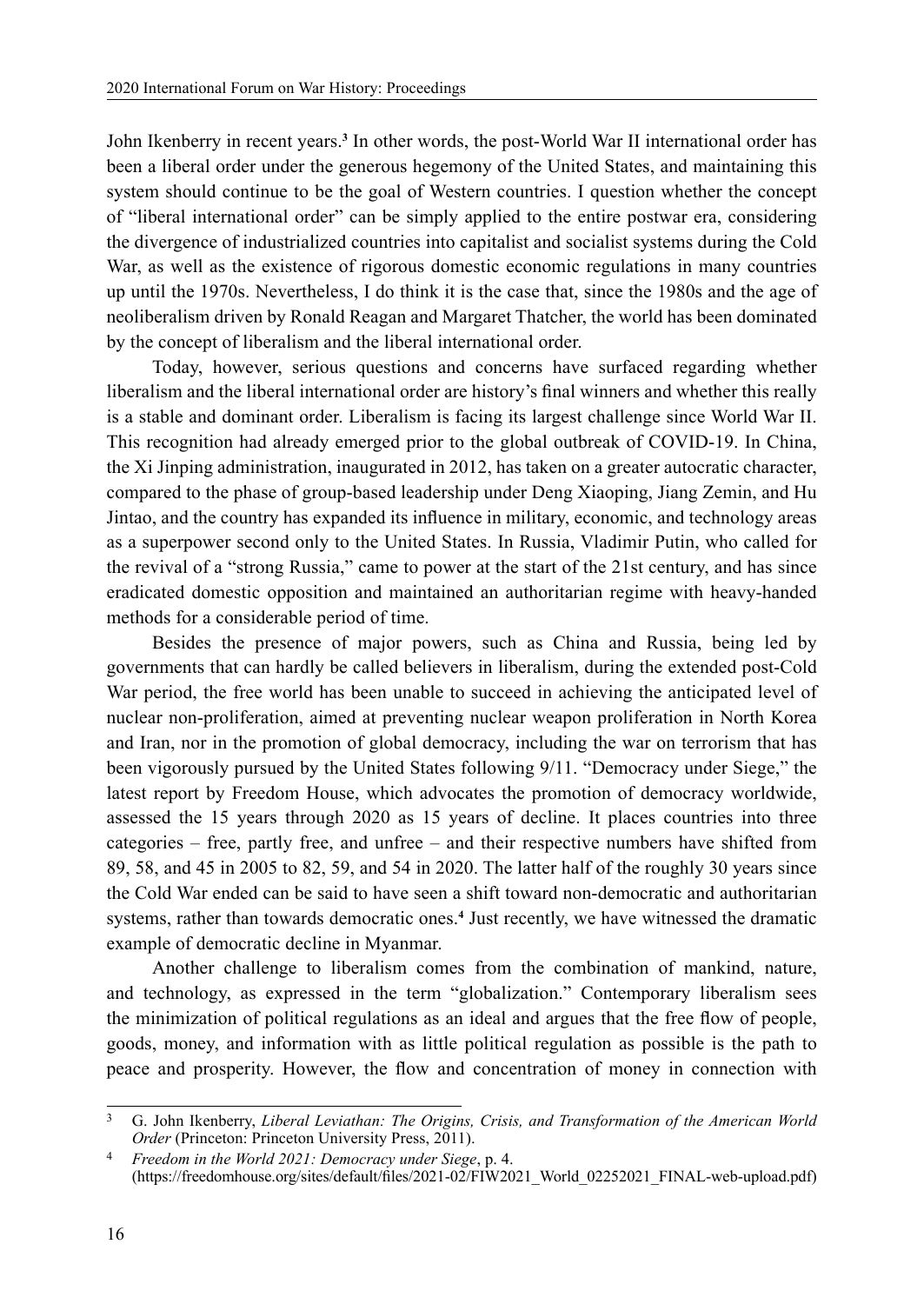the latest technology have repeatedly caused international financial and economic crises, as best demonstrated by the Global Financial Crisis. Additionally, the current global COVID-19 pandemic has surely arisen due to mankind's encroachment into nature further than ever before, as well as the rapid movement of people around the world alongside advances in globalization, contrasted by highly vulnerable international systems of medical and healthcare governance. The impact of global warming, accelerated by industrialization worldwide, is also unignorable and is viewed as yet another common global threat.

Entering the 2010s, globalization is considered to have started eroding politics in the United States and the United Kingdom, countries that had been its foremost proponents. There, the development of so-called global supply chains appears, in particular, to have led to the de-industrialization of their economies and the collapse of the middle class, which had supported the stability of politics in such developed countries in the 20th century, while at the same time accelerating the inflow of migrants, thereby creating political divisions. This trend clearly manifested itself in 2016, a transformational year that saw the U.K. vote for Brexit in a national referendum and the election of Donald Trump, an advocate of anti-globalism, as the U.S. president. In 2020, President Trump lost the presidential election against a backdrop complicated by COVID-19, with the United States recording the highest number of cases worldwide. Meanwhile, after various twists and turns, the United Kingdom managed a "soft" Brexit by successfully concluding a trade and cooperation agreement with the European Union. In the United States, however, as symbolized by the riot at the U.S. Capitol Building on January 6, 2021, the domestic discord driven by the polarization of U.S. politics shows no signs of abating. Similarly, in the United Kingdom, its relationship with the EU and the states of Ireland and Scotland are sources of potential instability.

#### **2. "Short 20th Century" Viewpoint**

In light of this, it is possible, and might actually be necessary, to rethink and, to put it more grandiosely, restructure 20th century history from a new perspective, one that differs from the viewpoint that has dominated since the end of the Cold War. The "short 20th century" interpretation presented by Eric Hobsbawm, a British historian, soon after the end of the Cold War deserves notice. This view redefines the 20th century as the period from World War I to the end of the Cold War. His book on the subject is an excellent work of history with a broad perspective befitting the excellent historian he is. Its fundamental assertion is that the 20th century consisted of three wars or quasi-wars: the two World Wars and the Cold War.**<sup>5</sup>**

The Hobsbawm view fit best in Europe. As John Maynard Keynes and Stefan Zweig have described, until the outbreak of war in 1914, Europe undoubtedly believed in peace and progress as the natural global dominant presence.**<sup>6</sup>** The devastation of the war and the subsequent emergence of the United States and communism, as well as disruptions in the

<sup>5</sup> Eric Hobsbawm, *Age of Extremes: 1914-1991* (Pantheon, 1995).

<sup>6</sup> Stefan Zweig, *Zweig Zenshu: 19, 20, Kino no Sekai: 1, 2* [The Collected Writings of Zweig, Vol 19-20: The World of Yesterday, Part 1 & 2] (Misuzu Shobo, 1973); John Maynard Keynes, *The Collected Writings of John Maynard Keynes: Vol. 2, The Economic Consequences of the Peace* (Cambridge University Press, [1919] 2012).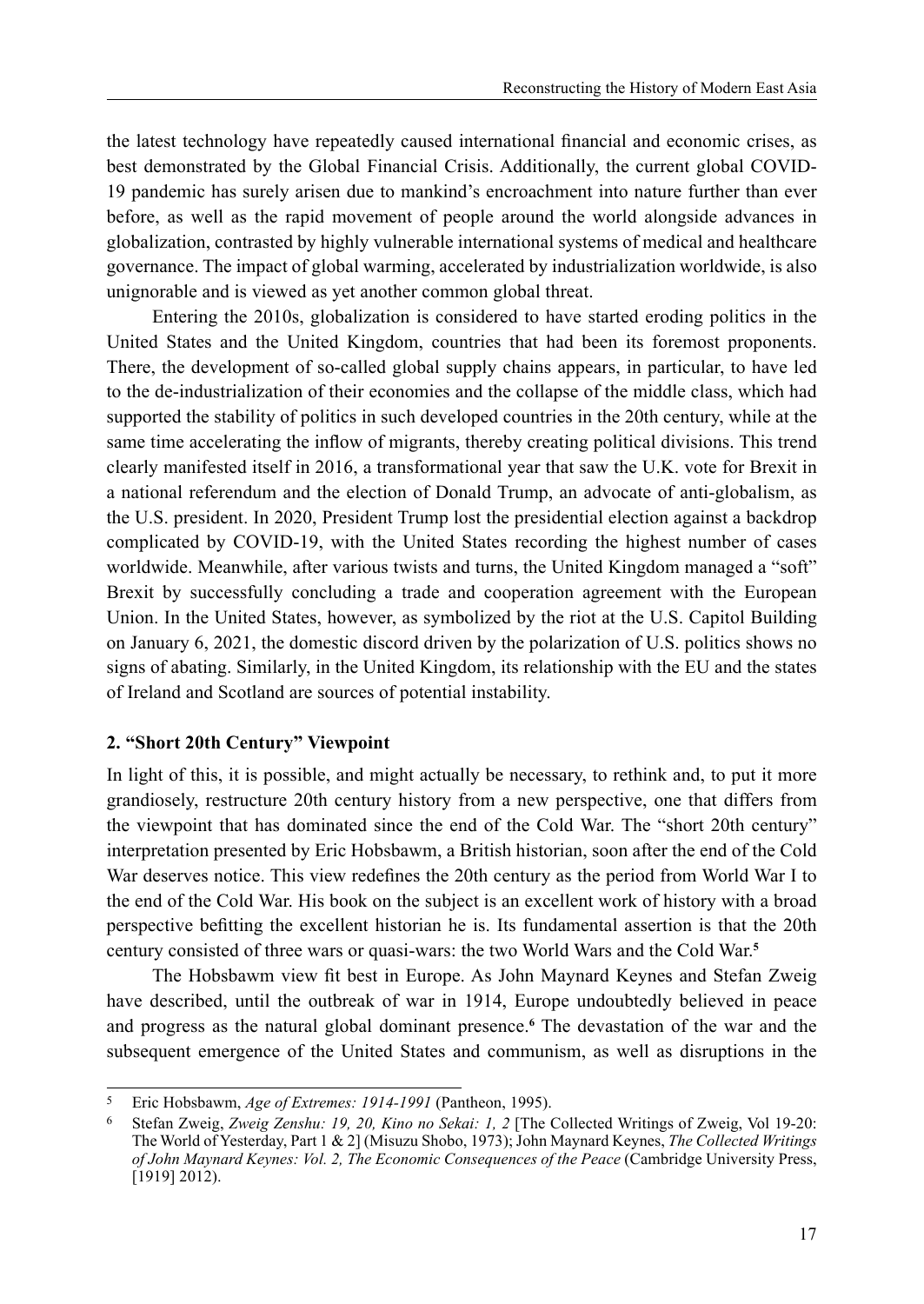economy, society, and culture, destabilized the post-World War I world, and the "twenty years' crisis" (E.H. Carr) led to the outbreak of World War II, with fascism pitted against democracy and the Axis Powers against the Allied Powers.**<sup>7</sup>** Thereafter, the United Nations and other international organizations established by the Allied Powers failed to foster international cooperation as was originally hoped, geopolitical and ideological tensions surfaced between East and West, and Germany and Europe each became divided, leading to the over 40 years of stark confrontation of the Cold War. German unification and European reintegration, brought about by the end of the Cold War, dramatically changed the situation in Europe.

It can also be said that the "short 20th century" viewpoint, albeit with modest modifications, was highly influential in relation to Japan's modern history, which it describes as follows. The period from the Meiji Restoration to World War I is characterized by Westernization and modernization. As the only modern East Asian nation, Japan emerged victorious in the Sino-Japanese War and Russo-Japanese War, and attained a similar status to the Western powers as an imperialist sovereign nation. Nevertheless, even though Japan entered World War I and was among the victors, thereby participating in the postwar international order as one of the major powers, there was a steadily growing divide between Japan, which was unable to abandon its imperialist foreign policy, and the concept of a liberal democratic world order in the United States and Great Britain. In the 1930s, Japan, led by its military, which was firmly set on a path of imperialism, showed ever greater hostility towards the liberal democratic world order led by the United States and Great Britain. This eventually led to Japan's participation in World War II as an Axis Power allied with Germany and Italy, and ultimately its defeat and the dissolution of its empire. Recognizing its errors, postwar Japan focused on economic advancement as a liberal democratic nation and emerged as an important proponent of the liberal international order. This view of history was apparent in the statement issued by former Prime Minister Abe in 2015 on the 70th anniversary of the end of World War II. It has roots in the ideas of U.S. historians of Japan from the 1960s, such as Edwin Reischauer and Marius Jansen, and also the modern historical perspective shared by Shiba Ryotaro in the so-called "Shiba view of history."**<sup>8</sup>**

### **3. 1890 as the Starting Point**

Looking back now, meanwhile, it seems that one cannot simply apply the "short 20th century" view to East Asia. For example, 1989 saw the collapse of the Berlin Wall and also the Tiananmen Square incident in China. Despite the latter, China's path of reform and opening up, started by Deng Xiaoping, continued into the 1990s and beyond, balancing both one-party

<sup>7</sup> E.H. Carr, *The Twenty Years' Crisis, 1919-1939* (Palgrave Macmillan, [1946] 2016).

<sup>8</sup> Kokunai Josei Kenkyukai [Domestic Affairs Research Committee], ed., *Sengo 70-nenn Abe Danwa Zenbun – Murayama/Kono/Koizumi Danwa mo Zenbun Shuroku* [Full Text of the Abe Statement on the 70th Anniversary of the End of the War: Including Also the Full Texts of the Murayama, Kono, and Koizumi Statements] (Goma Books, 2015); Advisory Panel on the History of the 20th Century and on Japan's Role and the World Order in the 21st Century, *Sengo 70-nen Danwa no Ronten* [Points of Debate over the Statement on the 70th Anniversary of the End of the War] (Nikkei Shimbun Publishing, 2015); Mitani Hiroshi, *Meiji Ishin wo Kangaeru* [Considering the Meiji Restoration] (Iwanami Gendai Bunko, 2012).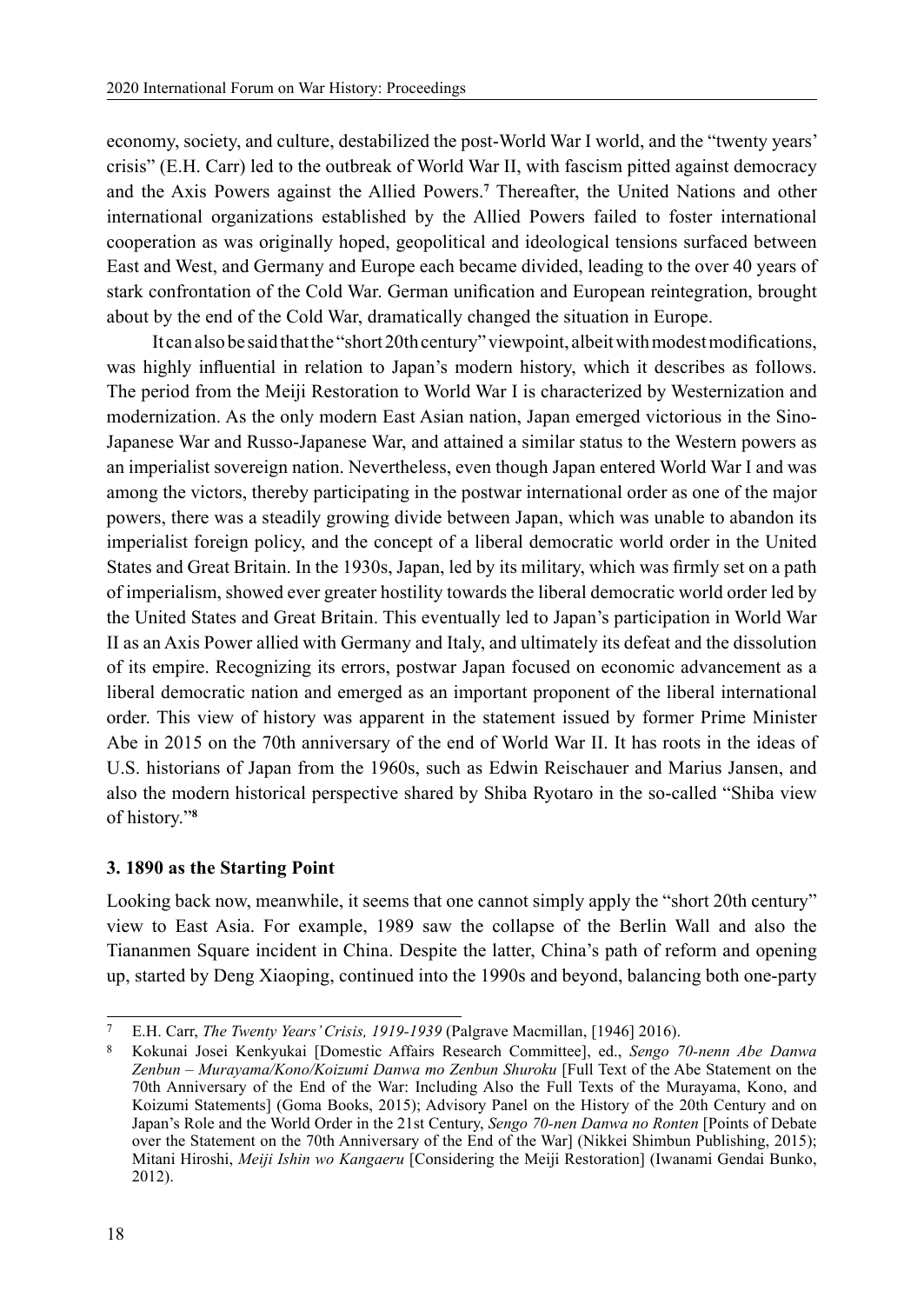rule under the Communist Party and the dramatic expansion of the market economy through to the present. Today, the relationship between the United States and China, which have different political systems, is clearly the most important bilateral relationship in the world, even among those between major powers.

The view of Japan, as seen from the present day, is also likely to change. While Japan might have been at the cutting edge of technology from its modernization in the 19th century until the end of the Cold War, in the 30 years of the Heisei Period that followed the Cold War, the Republic of Korea (ROK), Taiwan, China, and others have caught up to and overtaken Japan in most areas of manufacturing, which had been the main driver of Japan's economy. Furthermore, in its response to COVID-19 since last year, Japan has lagged behind in terms of PCR testing and the use of digital tools. At the same time, Japan continues to face diplomatic friction with China and the ROK over historical and territorial matters, which is restricting Japanese diplomacy. In fact, Japan's historical disputes with China and the Korean Peninsula are undeniably rooted not only in the history of Japanese aggression from the 1930s, but also Japan's initial empire-building in the Meiji era. It is therefore not possible to simply apply the "short 20th century" historical perspective to modern East Asian history.

First of all, I believe that important changes occurred around 1890 that laid the groundwork for East Asian relations in the first half of the 20th century. There are two main factors. One is related to the regional order in East Asia. During the 19th century, and particularly during the Opium War in 1840, Western powers stepped up their imperialist advances in East Asia. Up until the 1880s, however, the international order in East Asia still relied on the traditional order under the Qing Dynasty. These conditions started changing in the 1880s and 1890s. Particularly as a result of Japan incorporating the Ryukyus as a prefecture in the Ryukyu Disposition in 1879, the Qing Dynasty attempted to formalize its relationship with Taiwan and tributary countries.**<sup>9</sup>**

However, the attempt by the Qing Dynasty to partially revise yet still uphold the traditional order in East Asia collided with the second main factor in this period. This factor was a new stage in globalization, or globalization of the political system in the West. The structure of Western influence in East Asia up until that point had been treaty port arrangements for trade and co-existed with the traditional order of East Asia centered on China.**<sup>10</sup>** At the end of the 19th century, however, the principles that separated the West from Asia and Africa began to disappear due to the strengthening and reorganization of the Western imperialist system, and there were growing attempts to apply Western-style logic and order uniformly throughout the world. This led to the application of principles that defined Western countries' internal policies and the relations between them to all parts of their empires and, thus, the globe. This formalization of formerly ambiguous circumstances made the separation of sovereign nations in the West and non-Western colonial empires, as well as their co-existence, difficult. Territorialization, meanwhile, steadily advanced. Previously, areas on the periphery

<sup>9</sup> Motegi Toshimitsu, *Henyo Suru Kindai Higashi Asia no Kokusai Chitsujo* [Changing International Order in Modern East Asia] (Yamakawa Shuppansha, 1997).

<sup>10</sup> Kokaze Hidemasa, "Unequal Treaty System as a Sub-system of World System in 19th Century," *East Asian Modern History No. 13* (March 2010), pp. 122-142.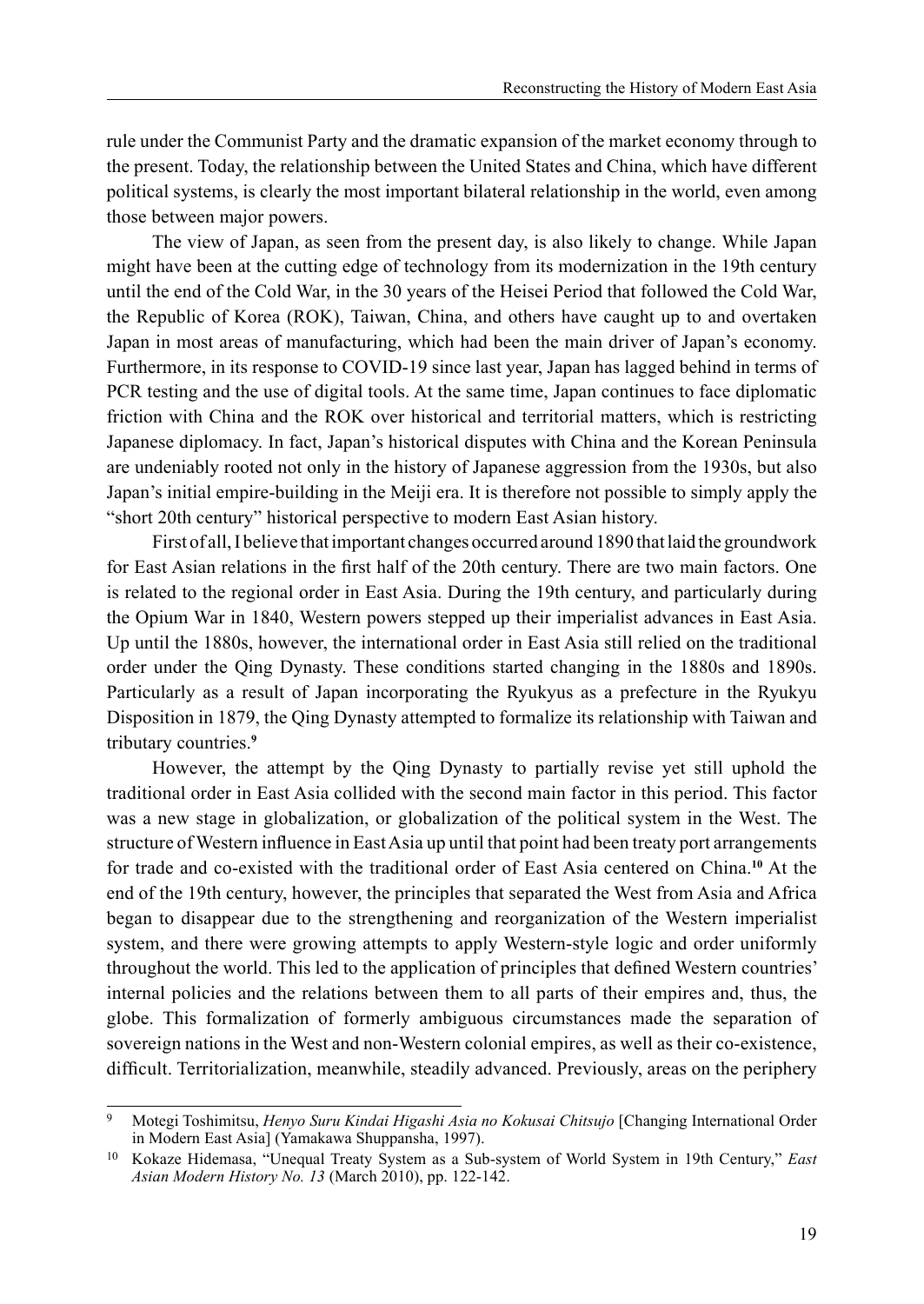of empires were frontiers and national borders were not precisely delineated, especially in the interior areas of continents. To address the increasingly fierce imperial competition, the legal principle was introduced whereby a country must demonstrate effective control over a territory to be able to assert that it is part of its sphere of influence. This can be said to have resulted in fierce colonial competition spreading deep across continents and such competition taking on political and militaristic overtones. Meanwhile, there was also growing interest in a global order beyond the framework of colonial empires and treaty ports. For example, Great Britain and the United States called for the opening up of colonial areas and equal opportunities within them.**<sup>11</sup>**

These developments had complicated impacts on East Asia. The Qing Dynasty's attempt to restructure its traditional empire while incorporating Western logic clashed head on with empirical Western international law, which had become systematized at that time. A multitiered international legal regime existed across the globe in this period, consisting of civilized countries, which were imperial sovereign nations, countries that were partly open based on unequal treaties with civilized countries, and uncivilized areas under the control and protection of civilized countries. The establishment of this regime clashed with the formalization of the traditional Sinocentric order, particularly over the Korean Peninsula from the 1880s.**<sup>12</sup>** Mutsu Munemitsu, who was Japan's Foreign Minister during the Sino-Japanese War, referred, after the war, to the relationship between the Qing Dynasty and Korea as an "ambiguous suzerainty" from the standpoint of the international legal regimen of the West and justified his position on the basis of the inevitability of a confrontation between traditional East Asian civilization and new Western civilization.**<sup>13</sup>**

Additionally, Russia and the United States emerged as players in East Asian power politics. While Russia and the United States had involvement in East Asia, their influence had been limited. At the end of the 19th century, however, the United States started to see itself as a Pacific nation and entered the fray as a major maritime power in East Asia. Meanwhile, Russia was ramping up its development of Siberia, thereby connecting East Asia and Europe. In 1890, Captain Alfred Thayer Mahan wrote "The Influence of Sea Power Upon History," and Yamagata Aritomo penned an opinion that defined the Yalu River as Japan's "line of interest" based on the teachings of Germany's Lorenz von Stein. Then, work on the Trans-Siberian Railway started in 1891.**<sup>14</sup>**

<sup>11</sup> The Berlin International Conference on West Africa held at the invitation of Prime Minister Bismarck in 1884 and the following year provided the catalyst for stipulating rules related to colonial rule in international law. See Stig Forster et al., *Bismarck, Europe, and Africa: The Berlin Africa Conference 1884-1885 and the Onset of Partition* (Oxford University Press, 1989).

<sup>&</sup>lt;sup>12</sup> Okamoto Takashi, *Zokkoku to Jishu no Aida: Kindai Shinkan Kankei to Higashi Asia no Meiun* [Between a Client State and Autonomy: Modern Qing-Korea Relations and the Fate of East Asia] (Nagoya University Press, 2004).

<sup>13</sup> Mutsu Munemitsu, *Kenkenroku: A Diplomatic Record of the Sino-Japanese War, 1894-1895* (Princeton University Press, 1983).

<sup>14</sup> Alfred Thayer Mahan, *The Influence of Sea Power Upon History, 1660-1783* (Dover Publications, [1890] 1987); Muranaka Tomoyuki, "Yamagata Aritomo no 'Rieki Sen' Gainen – Sono Gensen to Hitsuzensei [Yamagata Aritomo's Line of Interest Concept: Origins and Necessity]," *The Journal of Military History No. 165* (2006), pp. 76-93.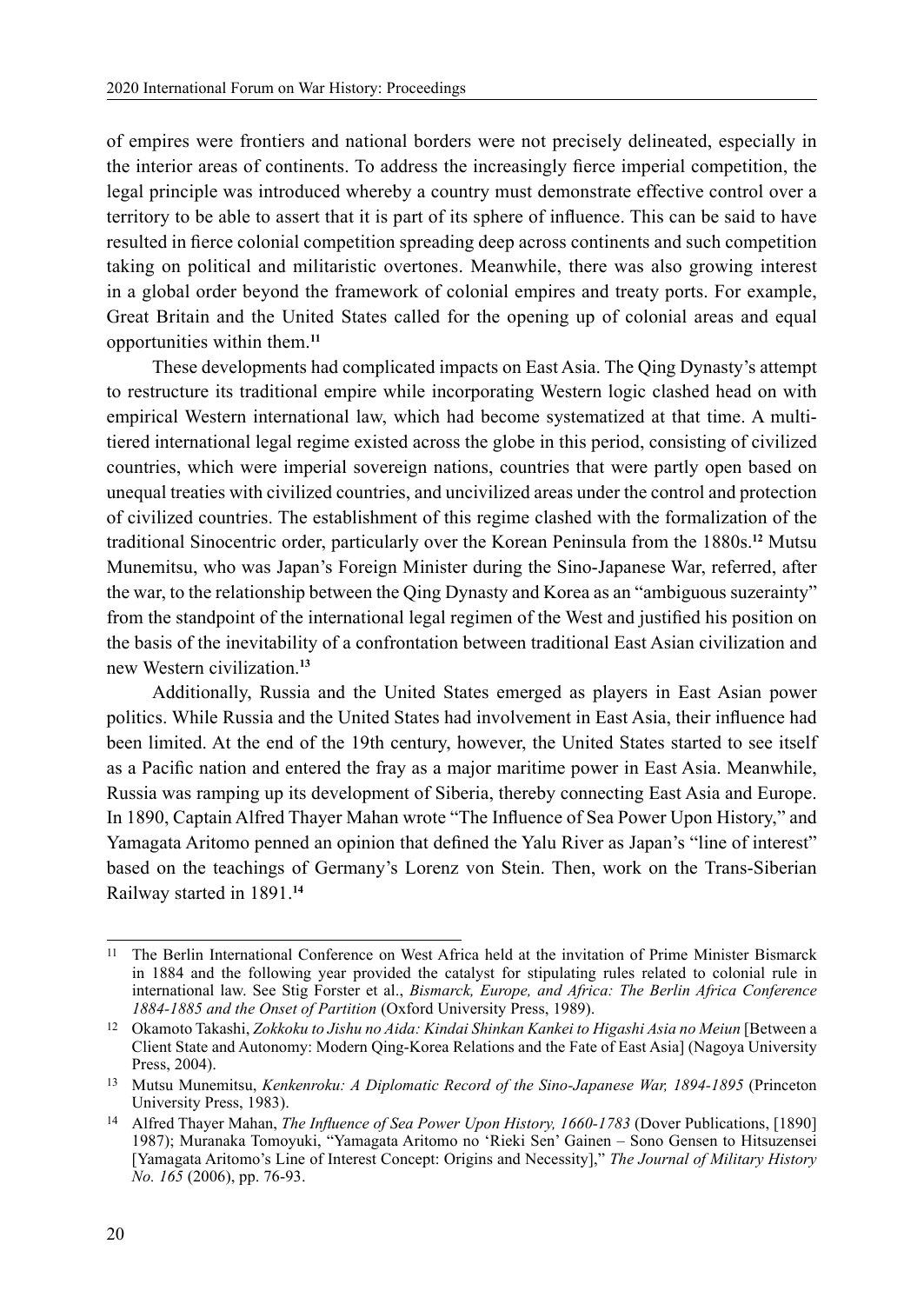#### **4. Construction of an East Asian Order Centered on Japan**

Amid such changes to the international environment in East Asia, Japan defined itself as an Asian nation that embodied the Western order and sought to overturn the traditional Sinocentric traditional order and build a new order by pitting itself against Qing China. After its military defeat to Japan, China was subjected to territorial imperialism by several countries, and this encroachment of its territory continued from the end of the 19th century until just prior to World War I. However, at this stage, the path of imperialism started to diverge in a pronounced way. In East Asia, Russia bolstered its involvement in China and Korea as part of its territorial imperialism aimed at adjacent countries. The United States and Great Britain, meanwhile, cited the principles of "open door" and "equal opportunity" and sought to maintain a free-trade regime that was an extension of the treaty port system. In other words, globalization based on the system of territorial states and globalization premised on the removal of borders and liberalization advanced simultaneously in East Asia from the end of the 19th century.

At this point, it must be said that Japan was faced with a major contradiction. In terms of its overall direction, Japan proceeded on the path of colonial imperialism akin to the Western powers, but with no model for its structure, the Japanese regime was inevitably an ambiguous one.

First, even though Japan wanted friendly relationships with Great Britain and the United States as geopolitical counter to Russia on the continent and did in fact have an alliance with Great Britain, in economic matters, it increasingly rejected the open-door principle espoused by the two and strengthened its control over the Korean Peninsula and Manchuria. Japan and the United States forged diplomatic arrangements at the start of the 20th century with the Root-Takahira Agreement in 1908 and the Lansing-Ishii Agreement in 1917. However, it became increasingly difficult to implement such arrangements from the 1920s.

Second, Japan's colonialization of Korea and part of China, with which it had been co-existing, albeit imperfectly, under the traditional order, resulted in a structure that differed from that of the Western colonial empires, which was tacitly premised on the separation of the West and non-West. Would Imperial Japan be a tiered empire with Japanese people at the top, would it be a massive Japanese nation with people living under colonial rule being Japanized, or would it be similar to a traditional empire with the co-existence of the Asian peoples? Japan maintained a sense of ambiguity, retaining all of these aspects without fully committing to any single one. Furthermore, turmoil in China after the Xinhai Revolution created room for Japan to expand its Manchurian rights, and Japanese control of the South Sea Islands north of the Equator as mandated territory following World War I further increased the ambiguity. In addition, the nationalist March 1st Movement and May 4th Movement in Korea and China, respectively, sparked by Woodrow Wilson's diplomacy and the Paris Peace Conference, together with the emergence of the revolutionary Soviet Union from the Russian Revolution, as well as the spread of communism in East Asia, were destabilizing forces in Northeast Asia.

Against this backdrop, under the Washington Naval Treaty, Japan, the United States and Great Britain eased mutual military tensions through the reduction of their respective naval forces and the dissolution of the Anglo-Japanese Alliance. Furthermore, various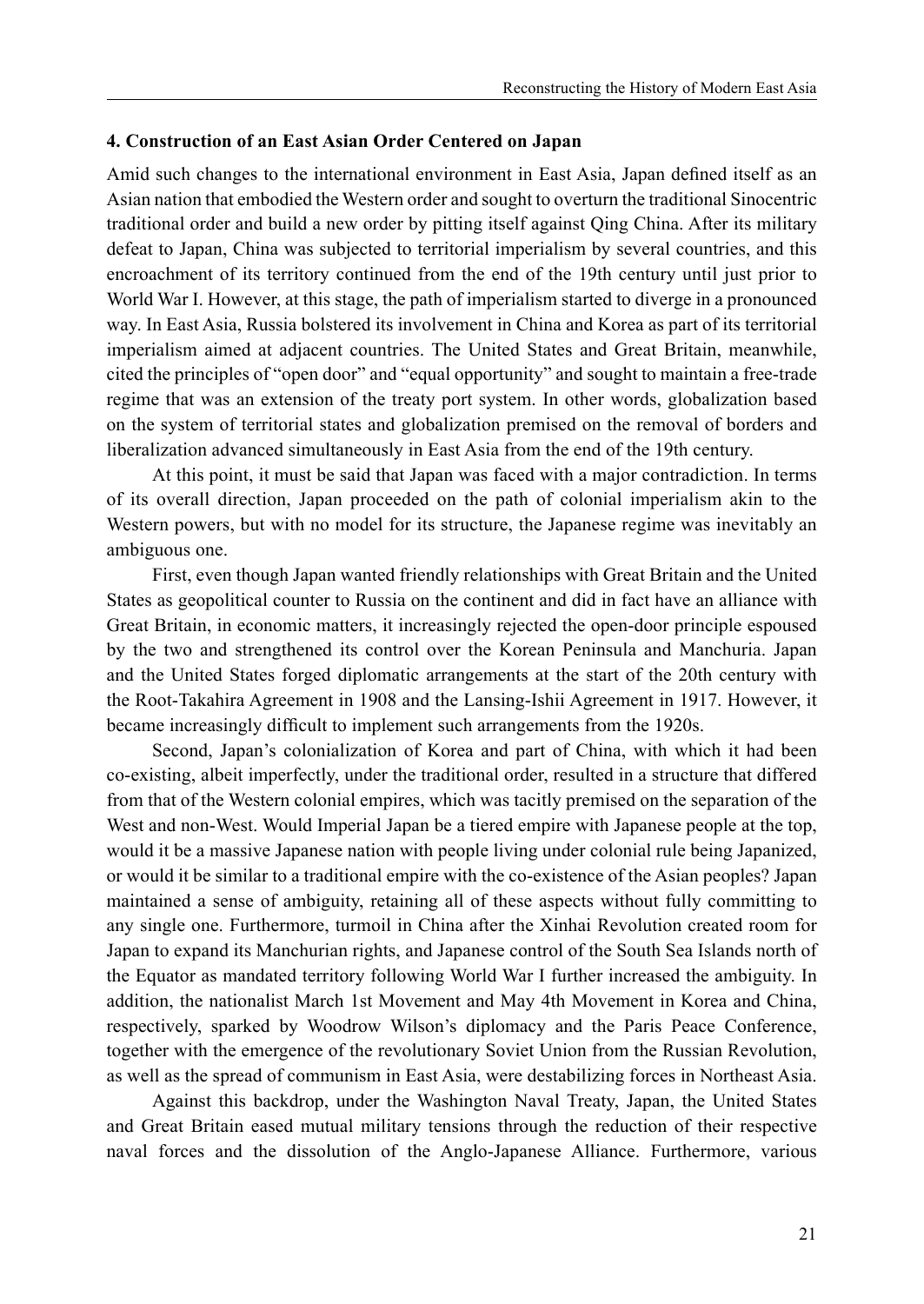interests were coordinated, namely the open-door policy sought by the United States and Great Britain, respect for Chinese sovereignty as sought by China, and retention of Japanese vested interests as sought by Japan, and conditions moved towards stabilization with the ending of the internal strife in China and the country's modernization. Soviet involvement in China, as well as the anti-Japan movement in the country, resulted in formation of the First United Front. Meanwhile, despite tensions between Japan and the United States over the Immigration Act of 1924, Great Britain, China, and Japan established diplomatic relations with the Soviet Union by January 1925, and relations stabilized to some extent.**<sup>15</sup>** This could be seen as an attempt led by Japan and Great Britain to reorganize the trade-based imperial framework that existed from before World War I.

However, the Special Tariff Conference in Beijing, which started in October 1925, destabilized the situation, with cracks appearing between Japan with its emphasis on military factions such as that of Duan Qirui and Great Britain on the side of the Kuomintang. Then, in 1926, Chiang Kai-shek launched the Northern Expedition and quickly undermined any shortlived stability. The United States and Great Britain decided to support the Chinese reunification effort led by Chiang, as part of the strengthening of relations between the United States and Europe with the signing of the Kellogg-Briand Pact and other agreements. Meanwhile, the Soviet Union, where Joseph Stalin was consolidating his power, faced isolation arising from the suppression of Communist forces by Chiang and the United Kingdom's severing of diplomatic ties with the Soviet Union. It therefore sought to accelerate acts of revolution by communist movements in various countries via the Comintern. As for Japan, it was drifting apart from the United States and Great Britain, which were bolstering their support for the Kuomintang, which made no secret of the fact that it ultimately wanted to restore Chinese interests. At the same time, it had increasingly tense relations with the Soviet Union due to concerns over Manchuria and Mongolia, and the ideological threat posed by communism in Japan. Furthermore, amid growing political bickering over the impact of the financial crisis, the issue of Japan's ratification of the Kellogg-Briand Pact, how to deal with the Huanggutun incident, and the issue of the London Naval Treaty, the Japanese military continued to increase its political power. The military's growing desire to take independent action in Manchuria eventually resulted in the Manchurian Incident of 1931.**<sup>16</sup>** With this, Japan aimed to stabilize its control by incorporating its continental rights into its own colonial imperialist regime.

Nevertheless, Japan did not immediately slip into a state of international isolation after the Manchurian incident. In fact, the period after this incident until about 1935 might have marked the zenith of the Japanese colonial empire. The independence of Manchuria was proclaimed in January 1932, and, following the May 15 Incident in the same year, the Saito Makoto Cabinet, under military influence, accepted the military's action in Manchuria as a fait accompli. Then, in March 1933, Japan announced its withdrawal from the League of Nations to protest the Report of the Lytton Commission. However, China's Kuomintang adopted a

<sup>15</sup> Hattori Ryuji, *Higashi Asia Kokusai Kankyo no Hendo to Nihon Gaiko 1918–1931* [Changes in East Asia's International Environment and Japanese Diplomacy, 1918-1931] (Yuhikaku Publishing, 2001), chapter 2.

<sup>16</sup> Ibid, chapters 3-5.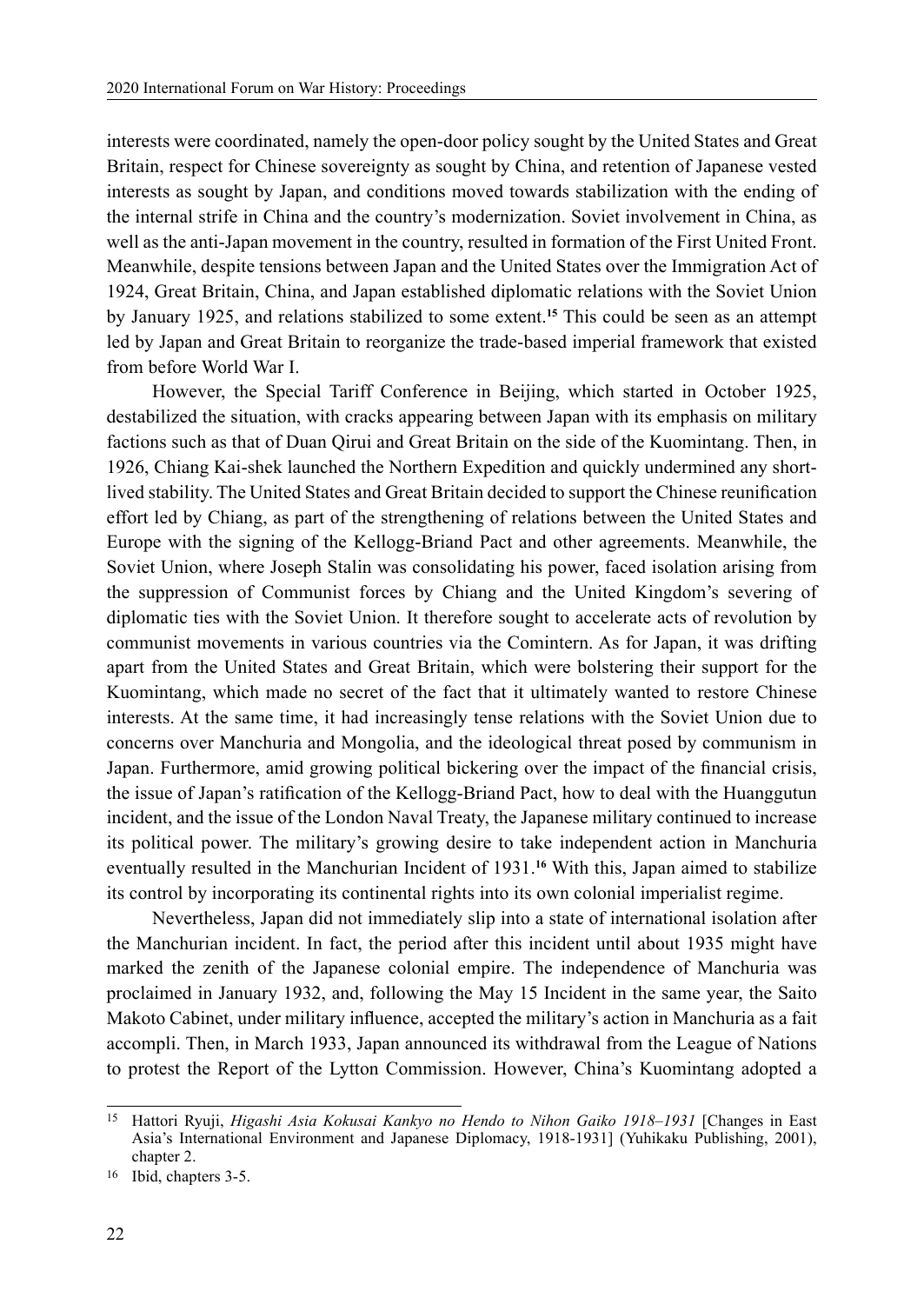policy of "pursuing internal stability and resisting foreign invasion" that prioritized opposing the Communist Party, and concluded the Tanggu Truce between the Chinese military and Kwantung Army in May 1933. Similarly, the Soviet Union, concerned about the rise of the Nazi government, adopted a conciliatory stance toward Japan and sold the Chinese Eastern Railway to Manchuria. Meanwhile, the United States and Great Britain, which adopted a policy of non-recognition grounded in the Kellogg-Briand Pact, did not take concrete countermeasures at this time, despite not approving of Japan's actions.**<sup>17</sup>** Great Britain, which had left the gold standard, focused on policies related to the Sterling Bloc, which was centered on the British Empire, while the United States put priority on domestic policies as it struggled with the Great Depression. In some ways, it could be said that Japan's policy of controlling Manchuria had the possibility of stabilizing, amid such a framework of regional blocs.

Japan, however, was unable to decide whether it preferred the area of mainland China to be divided or to be unified under a government favorable to Japan. Ishibashi Tanzan and Yoshida Shigeru, who were both pro-British, tried to revive a system of cooperation led by Japan and Great Britain by working with the British Treasury to implement currency reforms. However, anti-Japan protectionists in the United Kingdom had strong misgivings toward Japan, while the Japanese military remained adamant about maintaining the upper hand in China and seeking to advance into North China and resisted any policy of cooperation. The formation of the East Hebei Autonomous Council (later the East Hebei Autonomous Government) in North China, led by local Japanese military forces, on November 1935 was a major shock to the Kuomintang government and strengthened anti-Japan sentiment. Ultimately, it was the United States and Great Britain, without Japan, that supported Chinese currency system reforms, and Japan withdrew from the London Naval Conference in January 1936 as well, without its divisions with Great Britain and the United States being repaired. Thereafter, Japan's relationships with the two continued to worsen.**<sup>18</sup>**

Communist forces, meanwhile, steadily expanded their influence, while adjusting their strategy and composition. The Soviet Union established diplomatic ties with the United States in 1933, entered the League of Nations in 1934, thereby improving relations with the United States and Great Britain, and proposed a popular front and an anti-fascist alliance at the Seventh World Congress of the Comintern in 1935. In China, the Communist Party fled to Yunnan after completing the Long March while being pursued by the Kuomintang during 1934 and 1935. Mao Zedong, a "homegrown" communist who was not heavily influenced by the Soviet Union, rose to prominence in the process. Overall, from the late 1920s through the mid-1930s, it can be said that international politics in Europe and East Asia became increasingly intertwined due to stronger involvement by the United States and Soviet Union, in contrast to their retreat from international politics after World War I, while Japan and the United Kingdom saw their influence shrink as they dealt with the various vulnerabilities in their imperial regimes that were being exposed. In this process, China received international

<sup>17</sup> Lu Xijun, "Manshu Jihen to Nicchu Senso [Manchuria Incident and the Sino-Japanese War]," in Kawashima Shin and Hattori Ryuji, eds., *Higashi Asia Kokusai Kankei Shi* [History of International Relations in East Asia] (Nagoya University Press, 2007).

<sup>18</sup> Ibid, pp. 147-149.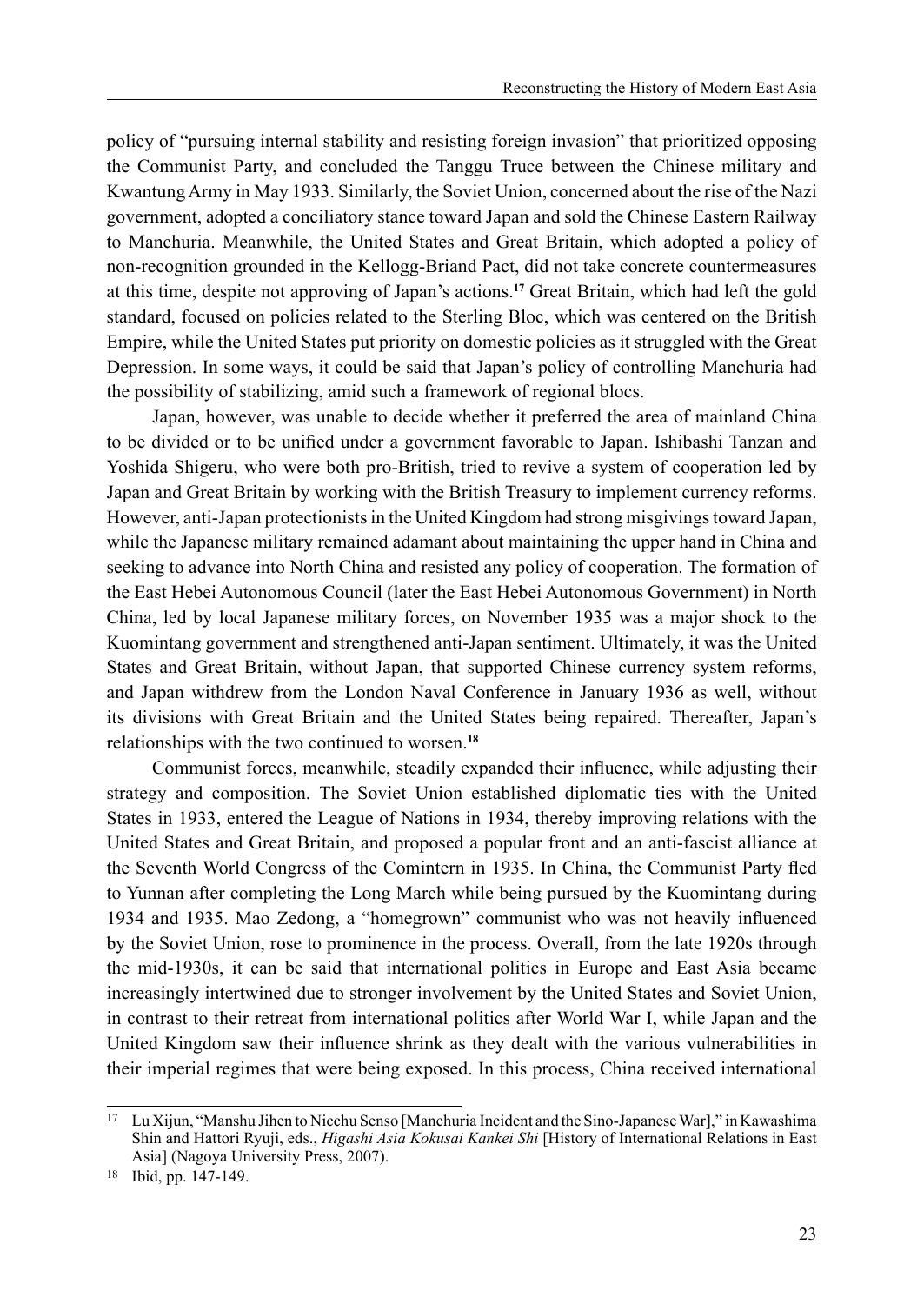assistance from the United States, the Soviet Union, and others and was beginning to set itself on the path of modernization through its resistance against Japan's expansionist policies. Despite the establishment of the Second United Front in 1936, with priority on resisting Japan, China had not determined whether it would aim to be a Western-style nation state or whether it would pursue a Soviet-style communist state in the future.**<sup>19</sup>**

# **5. Synchronization of Power Politics in Europe and East Asia**

In the period from the mid-1930s to World War II, Japan unexpectedly found itself in all-out warfare in the Sino-Japanese War and moved closer to Germany and Italy with the aim of curtailing assistance to China from the Soviet Union as well as from the United States and Great Britain. Power politics in Europe and East Asia thus became intertwined. The Nazi government gradually switched from a policy of strengthening ties with both Japan and China to one that emphasized Japan from the start of the Sino-Japanese War in 1937. The Soviet Union, meanwhile, concluded a treaty of non-aggression with China and provided large-scale arms assistance. At the same time, it leveled major attacks on the Japanese military in the Battle of Lake Khasan (July 1938) and the Nomonhan Incident (May 1939) near the Soviet Union's border, which successfully pushed Japan to shift its military policy toward southern advances. In October 1937, U.S. President Franklin D. Roosevelt delivered the Quarantine Speech that called for quarantine from aggressor countries and demonstrated his determination that the United States would lead the international order, while also taking into account the isolationist public opinion domestically.

The period from 1939 to 1941 saw dramatic changes in the relationship between Germany and the Soviet Union, and Japan selected the course of confrontation with the United States and Great Britain by forming the Tripartite Pact with Germany and Italy, while also concluding a neutrality pact with the Soviet Union and maintaining said neutrality even after the outbreak of war between Germany and the Soviet Union. Tensions between Japan and the United States subsequently escalated, and Japan decided to wage war against the United States, Great Britain, and the Netherlands in December 1941. Following this development, the four major powers of the United States, Great Britain, the Soviet Union, and China formed the Allied Powers, fighting against the Axis Powers of Japan, Germany, and Italy and going on to build the postwar order. With the framework of the Allied Powers versus the Axis Powers thus cemented, global international politics, in which the United States and the Soviet Union connected Europe and East Asia, had taken shape, at least in the Northern Hemisphere.**<sup>20</sup>**

Nevertheless, Europe and East Asia did not come together in a completely symmetric space, and East Asia's asymmetry with Europe was demonstrated by three respects.

First is the issue of an officially imperialist or colonialist regime. Through joining the Allied Powers, China concluded a treaty to eliminate the extraterritorial rights of the United States and Great Britain. Thus, these rights disappeared and concessions were returned to

<sup>19</sup> Ibid, pp. 150-153.

<sup>20</sup> Waldo Heinrichs, *Threshold of War: Franklin D. Roosevelt and American Entry into World War II* (Oxford University Press, 1988).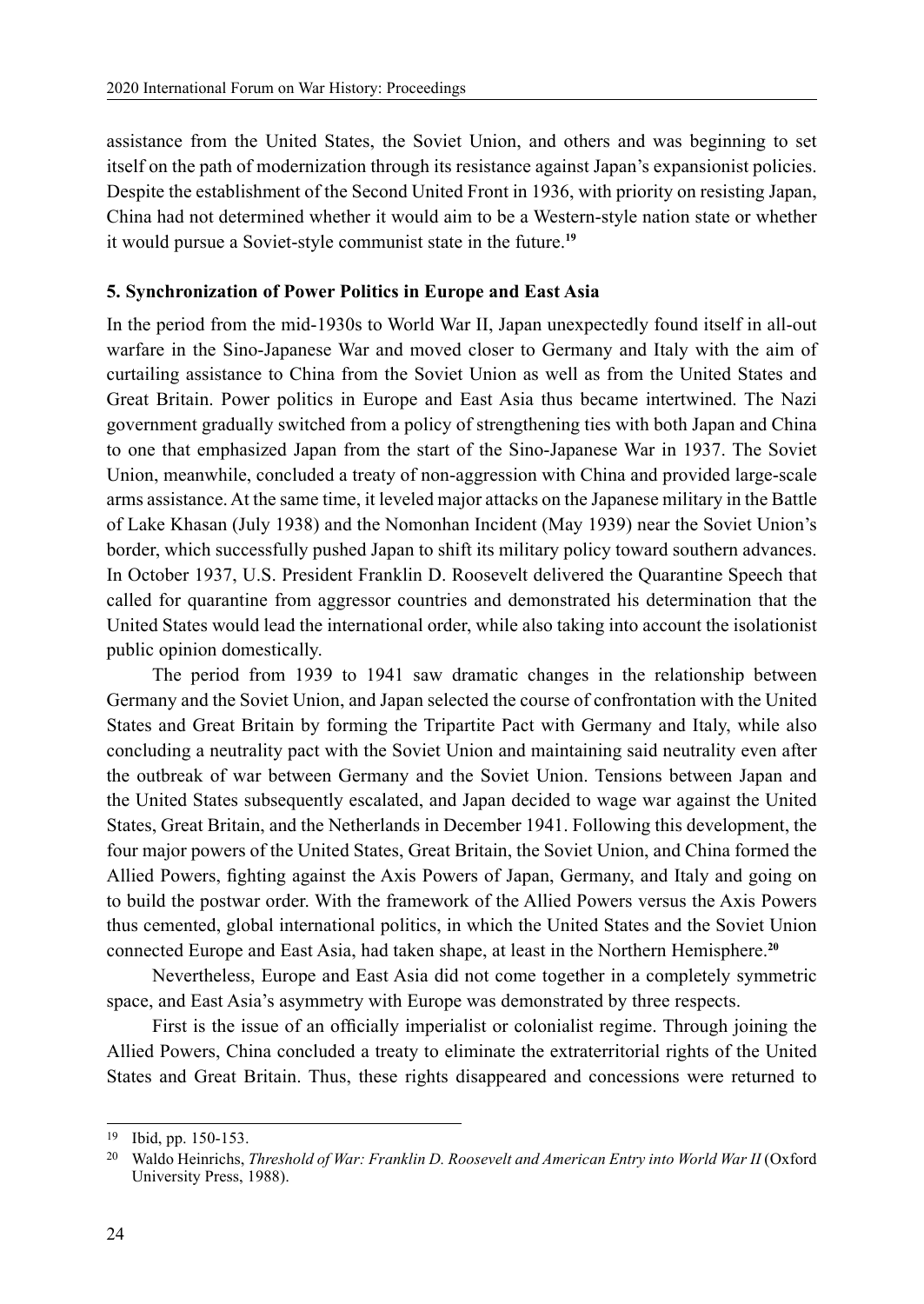China in January 1943.**<sup>21</sup>** In response to the actions of the United States and Great Britain, Japan also presented a proposal to the Nanking government, which was run by Wang Jingwei, to eliminate Japanese concessions and its unequal treaty with China. This is not the only example of how the Pacific War contributed to ushering in the end of colonial and imperial regimes. In its southern expansion, following the start of the Pacific War, Japan rapidly expanded its control over European and U.S. colonial territories in the Pacific, Southeast Asia, and South Asia under the slogan of creating a Greater East Asia Co-Prosperity Sphere, but that is not to say it had a systemized concept for governing them. Nevertheless, it sought to cultivate local forces for a number of reasons, including resisting the Allied ideals listed in the Atlantic Charter and forming a sense of shared Asian-ness, and because it was needed to support Japan's occupation policy. These developments severely impacted Western Europe's colonial empires, and, either through cooperation with or resistance against Japan, local forces that would become drivers of their countries' postwar independence movements developed.**<sup>22</sup>**

The second asymmetry was retention of neutrality between Japan and the Soviet Union until just before the war ended. This enabled the Soviet Union to avoid attack from Japan and focus on its fight against Germany. Furthermore, the Soviet Union leveraged its participation in the war against Japan as a means of bargaining with the United States and Great Britain at the Yalta Conference for restoring its East Asian interests lost in the Russo-Japanese War and acquiring the Kurile Islands. However, the Soviet Union's non-involvement in East Asia influenced the actions of the United States and Great Britain, which became increasingly suspicious of the Soviet Union following the death of President Roosevelt and his replacement by Harry S. Truman, and because of friction over the Soviet Union's occupation of Germany and Eastern Europe after Germany's defeat. The Truman administration came to view Soviet participation in the war against Japan as undesirable.

As a result, the heightened suspicions between the United States and Soviet Union also affected the process of ending the Pacific War. The United States and Great Britain observed developments within the Japanese government that suggested an early surrender and were aware that Japan was trying to limit the terms of surrender to relinquishing its empire but upholding the imperial system known as the kokutai (national polity). They therefore looked into the possibility of realizing Japan's early surrender by providing some type of guarantee around the Emperor's position. At the same time, the Manhattan Project provided them with the prospect of developing nuclear weapons. The United States and Great Britain decided to present terms of surrender to Japan in the form of the Potsdam Declaration, while using nuclear weapons to force Japan into an early peace. Indeed, Japan surrendered in August 1945 prior to a mainland invasion. Nevertheless, the Soviet Union entered the war against Japan just before the Japanese surrender and successfully took control of Manchuria, a portion of the Korean Peninsula, the Kurile Islands, and Sakhalin. The Korean Peninsula, Taiwan, and Okinawa,

<sup>21</sup> Lu Xijun, "Asia Taiheyo Senso to Higashi Asia Kokusai Seiji no Henyo [Asia-Pacific War and Transformation of East Asian International Politics)," in Kawashima and Hattori, eds., *Higashi Asia Kokusai Kankei Shi*, p. 175.

<sup>22</sup> Hatano Sumio, *Taiheiyo Senso to Ajia Gaiko* [The Pacific War and Japan's Diplomacy in Asia] (University of Tokyo Press, 1996).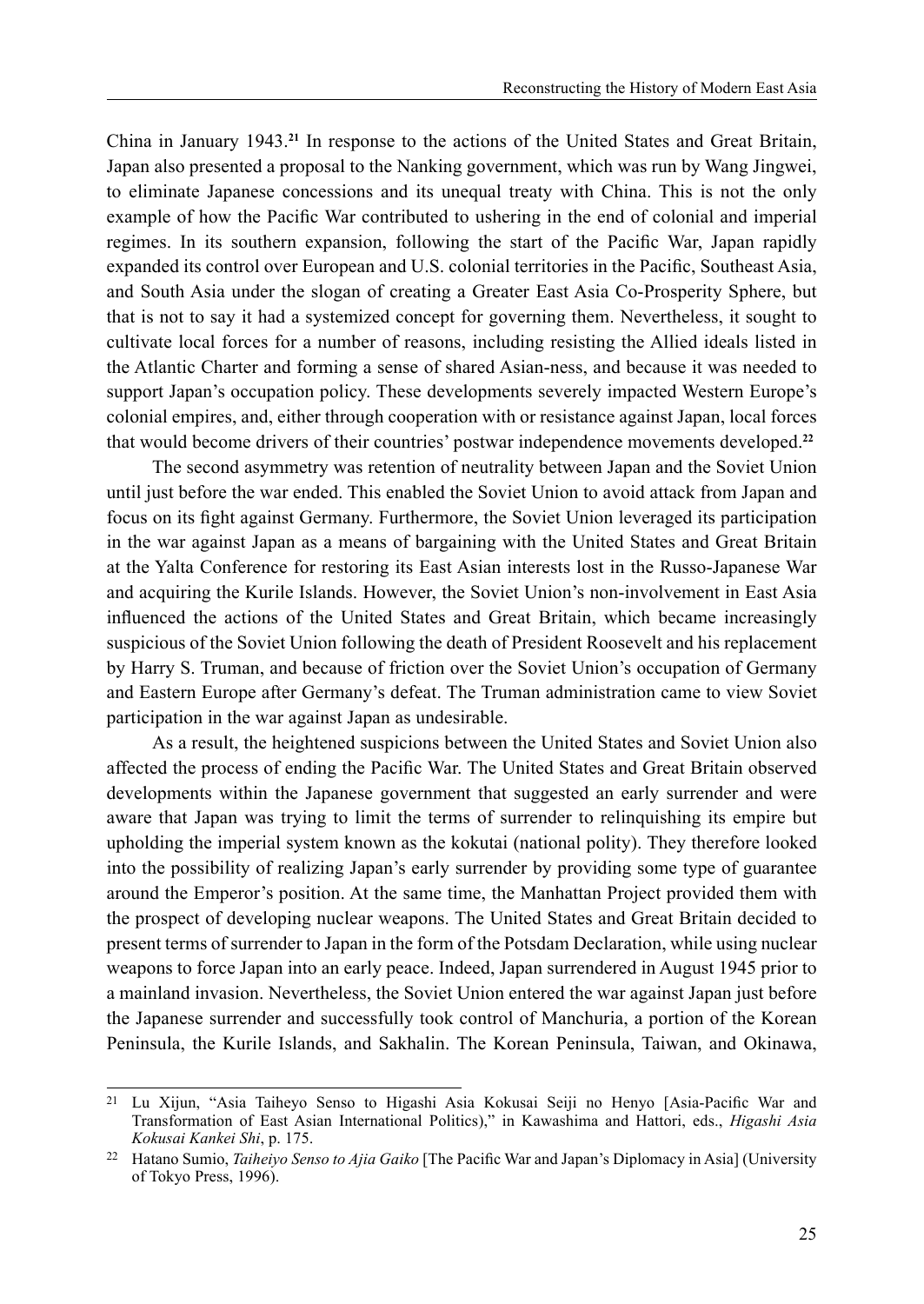meanwhile, were separated from the Japanese mainland and placed under occupation. Taiwan was placed under Chinese control and Okinawa under U.S. military occupation, but the Korean Peninsula was split up and occupied by the Soviet Union and the United States.**<sup>23</sup>**

The third asymmetry with Europe was the emergence of the Chinese Communist Party (CCP) as an entity relatively independent of the Soviet Union. Just before Japan's surrender, Chiang concluded the Sino-Soviet Treaty of Friendship, Alliance and Mutual Assistance and prepared for its confrontation with the CCP after Japan's defeat through the transfer of rights in northeast China. However, the Kuomintang was initially unable to enter Manchuria, which was controlled by the Soviet Union, and the CCP used the area as a base for acquiring arms and other supplies and resuming its civil war with the Kuomintang. U.S. efforts to broker a truce failed, and an all-out civil war ensued. Although the Kuomintang initially had the upper hand, it gradually lost strength and was eventually overpowered and forced to flee to Taiwan in 1948. The establishment of the People's Republic of China was declared in October 1949. This marked the creation of the first unified government of all of mainland China since the Xinhai Revolution.**<sup>24</sup>** However, the national borders of Qing China, which had been treated as a partially opened country by the major world powers, were inadequately defined, leaving the issue of ill-defined borders between China and the Soviet Union, India, and the Korean Peninsula, as well as in maritime areas. China obtained sovereignty not as a Western-style nation state with formally established territories, but as a Communist state with remnants of its historical imperialist traits. Its ambiguous borders and multiethnic nature were also consequences of that.

The power vacuum created by Japan's early surrender and China's communist transformation was most pronounced in the post-World War II Korean Peninsula. With the United States and the Soviet Union facing off at the 38th parallel and the legitimacy of Japan's colonial governance structures having been lost, local political battles became intermingled with the Cold War in Europe, and a Cold War structure, with its global and military tensions, took hold. After its occupation by the United States and Soviet Union, the Korean Peninsula saw the return of nationalist forces from around the world, including Manchuria, various parts of China, the Soviet Union, and the United States. They intermingled with various weak domestic forces, resulting in repeated power struggles. There was also broad opposition to the initial proposal by the United States and the Soviet Union to make the Korean Peninsula a trust territory under the United Nations. Governments were ultimately formed with administrations led by Syngman Rhee under U.S. control and Kim Il-sung under Soviet control but they lacked legitimacy, and the United States and the Soviet Union continued to restrict any movements to unify Korea across the dividing line.**<sup>25</sup>** However, the Truman administration, which wanted

<sup>23</sup> Hasegawa Tsuyoshi, ed., *The End of the Pacific War: Reappraisals* (Stanford University Press, 2007); Waldo Heinrichs and Marc Gallicchio, *Implacable Foes: War in the Pacific, 1944-1945* (Oxford University Press, 2017).

<sup>24</sup> Kubo Tooru, *Syakai Syugi eno Cyosen 1945-1971* [Challenge to Socialism, 1945-1971] (Iwanami Shinsho, 2011), chapter 1.

<sup>25</sup> Hirayama Tatsumi, *Higashi Asia Reisen no Kigen – Chosen Hanto Bundan no Kozu* [Origins of the East Asian Cold War: Structure of the Divided Korean Peninsula] (Shinzansha, 2002).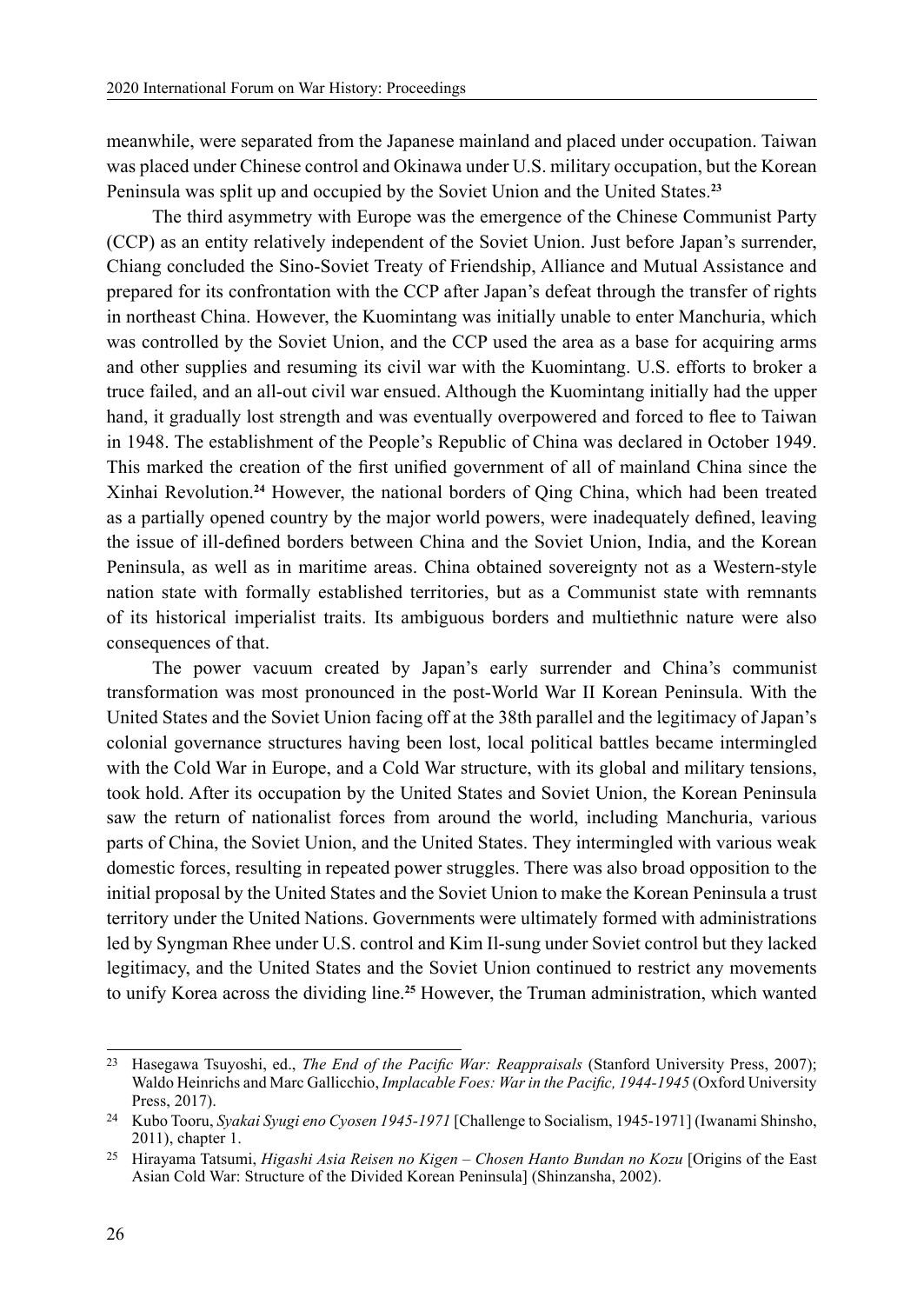to see China's communist rule as an expression of nationalism rather than China becoming a Soviet satellite state, scaled back assistance to Korea, and a speech given by Secretary of State Dean Acheson in January 1950 placed Korea outside the U.S. island-based defensive perimeter. Around the same time, Stalin, who concluded a new Sino-Soviet Treaty of Friendship, Alliance and Mutual Assistance with Mao, returned the northeastern rights to China and encouraged Mao to lead the revolution in Asia. He also allowed Kim to launch a military invasion into the ROK and backed offensives in East Asia.**<sup>26</sup>**

The United States, meanwhile, saw North Korea's push into the south as the first step of a military offensive by communist forces and intervened via the United Nations. It also curtailed expansion of the battleline between China and Taiwan by dispatching its forces to the Taiwan Strait. When counteroffensive by UN troops pushed North Korea into a crisis, the Soviet Union asked China to intervene and Mao made the heavy decision to join and fight against the U.S. troops. UN troops had not expected China to intervene and considered attacking China or using nuclear weapons at one point, but ultimately aimed for a ceasefire around the 38th parallel. Japan concluded a peace treaty mainly with Western countries, as a U.S. ally, and provided forward deployment bases for U.S. troops in East Asia, as did the ROK and the Philippines. However, the biggest outcome of the Korean War was heightened military tension between the East and West worldwide, including Europe. In Europe, the remilitarization of West Germany and its participation in the Western alliance was a point of serious consideration. Within the Cold War framework, international politics in East Asia and Europe were closely interconnected as the first and second fronts.**<sup>27</sup>**

At the same time, the entrenchment of an international order identical to the global Cold War structure in East Asia from the time of Japan's surrender through the Korean War prevented the formation of a sovereign nation system consisting of the different countries in East Asia, just as the traditional Sinocentric international order in the 19th century and the East Asian order built around Japan's colonial empire in the first half of the 20th century had done. This is evident in Japan's postwar settlements as well. Japan did not establish fundamental relations via a multilateral peace treaty with China, the Soviet Union, the ROK, and North Korea and instead settled postwar issues and defined diplomatic relations with them via individual treaties. The issue of building a stable, multilateral international order in East Asia has been left unresolved since the end of the Cold War through to the present and can be said to pose a fundamental issue to security in the region.

<sup>26</sup> Anatoly Vasilyevich Torkunov, translated by Shimotomai Nobuo and Kim Sung-ho, *Chosen Senso no Nazo to Shinjitsu – Kim Il-sung, Stalin, Mao Zedong no Kimitsu Denpo ni yoru* [Mysteries and Truths of the Korean War: Confidential Telegrams of Kim Il-sung, Stalin, and Mao Zedong] (Soshisha, 2001); Zhu Jianrong, *Mou Takuto no Chosen Senso – Chugoku ga Ouryoku-ko wo Wataru made* [Mao Zedong's Korean War: Lead Up to China Crossing the Yalu River] (Iwanami Gendai Bunko, 2004).

<sup>27</sup> William Stueck, *The Korean War: An International History* (Princeton University Press, 1995).